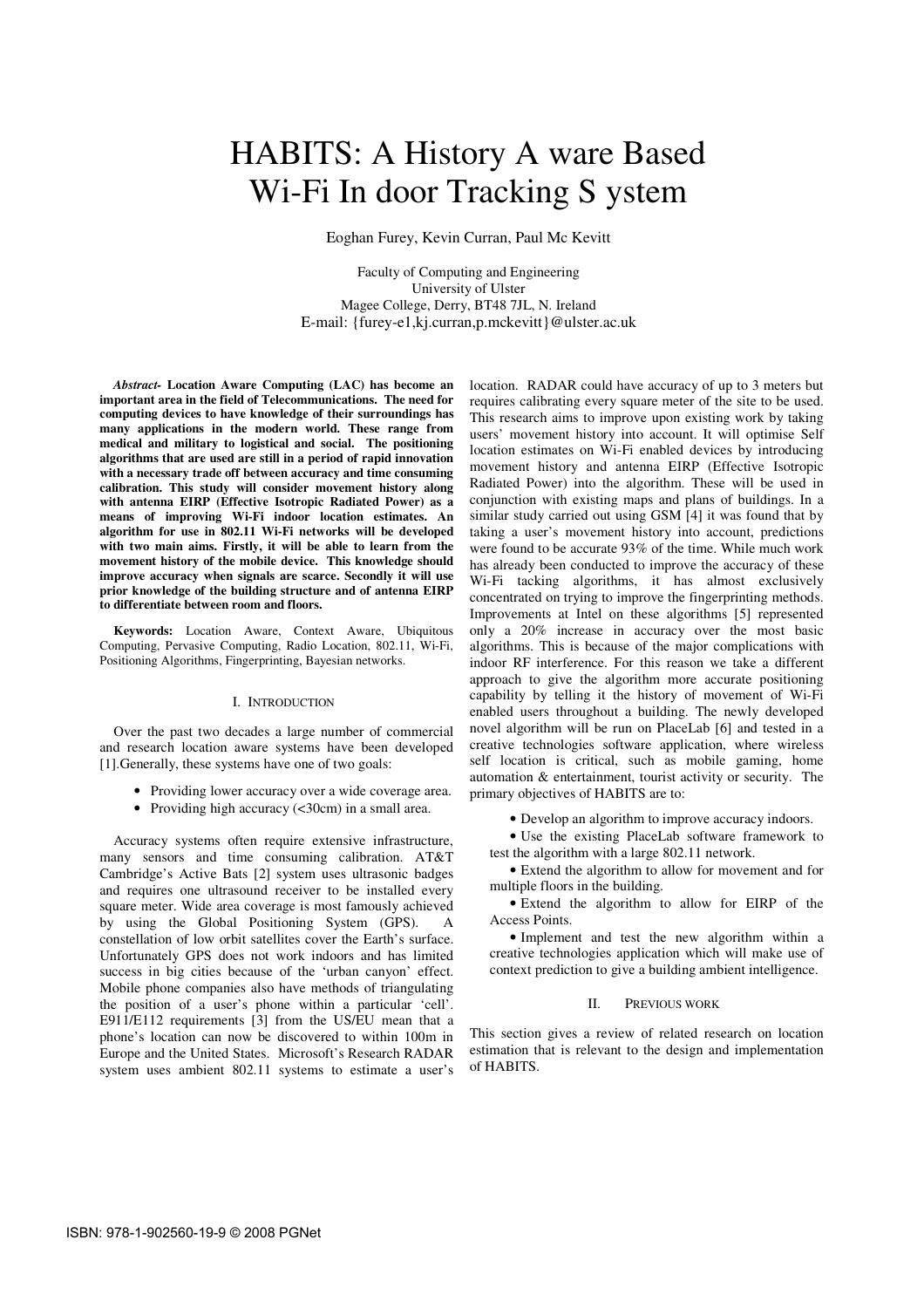## A. *Location Estimation Approaches*

GPS uses multiple orbiting satellites to triangulate the position of a mobile receiver on the earth's surface. It calculates location by triangulating the time of flight of transmissions from these satellites to the receiver. A user's position can be tracked to within a few meters and it is this accuracy over a wide geographical area that makes GPS so popular. However, it does have some major limitations. Its coverage and accuracy can vary with factors such as the weather [7], time of day [8] and use in built-up areas [6]. In particular, it does not work indoors [9]. Ultrasonic systems use time of flight of ultrasonic sound chips to triangulate position and work well indoors. The university of Bristol has developed a low cost version of this [10], and an example of its usage is in the 'City Project' [11] where it was used as part of a tour guide system in the Lighthouse museum in Glasgow. Radio Frequency ID (RFID) tags are currently being built into many everyday objects. These tags can give position when they pass close to a reader but they usually need to be a few centimetres away from the reader, making them unsuitable for the purposes of this study. Computer visual techniques are in use in location based systems. One system described by [12] involves the use of special optical markers which a computer can be trained to recognise. Inertia tracking can be used as a means of determining location. Accelerometers can be embedded into mobile devices and these can be used to calculate velocity. Digital compasses can be added to these devices in order to measure orientation. It is important to know what direction you are facing, in order to know what you are looking at [13]. Each of these technologies has its own advantages and disadvantages. It is important to note that they are different in a wide variety of ways including: working indoors or outdoors, cost, potential for interference, resolution accuracy and whether position is determined by the device itself (greater privacy) or by a centralised technology (network). A number of different systems have previously used 802.11 access points as beacons from which to estimate location. Microsoft research group have developed a similar system called RADAR. Bahl and Padmanabhan [14] describe this system as obtaining 1.5m accuracy within a precalibrated area. This was done by constructing a detailed "radio fingerprint" of the 802.11 Access Points (APs) within an office building. The strength of signal detected within a one foot by one foot grid was then used to determine location.

Ekahau [15] has developed a software product that works like RADAR and claims to be able to pinpoint devices to a room level [16]. Both of these products are however expensive and require intense calibration and only work on the precalibrated area. The data required for PlaceLab can be collected while walking or driving. Another system that uses the radio services in the environment is RightSPOT, which was also developed by Microsoft research. RightSPOT uses FM radio signals to determine position [17]. The current accuracy of this system is in the order of km and could not be used for our system. Numerous other indoor location systems have been developed that make use of the sensory technologies discussed earlier but the major drawback with these is that they all require the installation of specialised hardware in the environment to be maintained. The costs of these technologies are also prohibitive making them unsuitable for personal or social applications that are to be used in people's daily lives. They do however offer very high accuracy levels and are therefore used by many commercial organisations. An example of such a system is the LA-200 from Trapeze Networks. This provides a hardware based solution to location tracking. Wireless devices located within the scope of the wireless network may be tracked and located to room level. This system uses the 802.1 network as a means of carrying out the operation and they claim accuracy at 99% with 10 meter precision in fewer than 30 seconds. Many applications utilising location based technologies have recently been developed. There are two major types of these applications. First, those where users do not want to disclose their location to anyone. Mappoint.com [18] is an example of such an application where people may find their own location on a map and be directed to local places of interest. Second, those applications that reveal a user's location to a small group of selected friends. Two examples of these include dodgeball.com [19] and AT&T's developed in mMode's Friend Finder [19]. These notify you if a friend is in the area.

#### *B. PlaceLab*

The PlaceLab [6] architecture consists of three key elements as shown in Figure 1.



Figure 1: PlaceLab Architecture[6]

These are radio beacons in the environment; databases holding beacon location information and PlaceLab clients that estimate their location from this data. These are now described in more detail.

## *Radio Beacons*

PlaceLab operates by listening for transmissions from wireless networking devices such as 802.11 access points, GSM towers and fixed Bluetooth devices. These radio services are collectively referred to as beacons. Each of these are protocols that assign a unique or semi-unique ID to the beacons. Clients' positions can be determined by detecting these ID's. 802.11 access points can be used to determine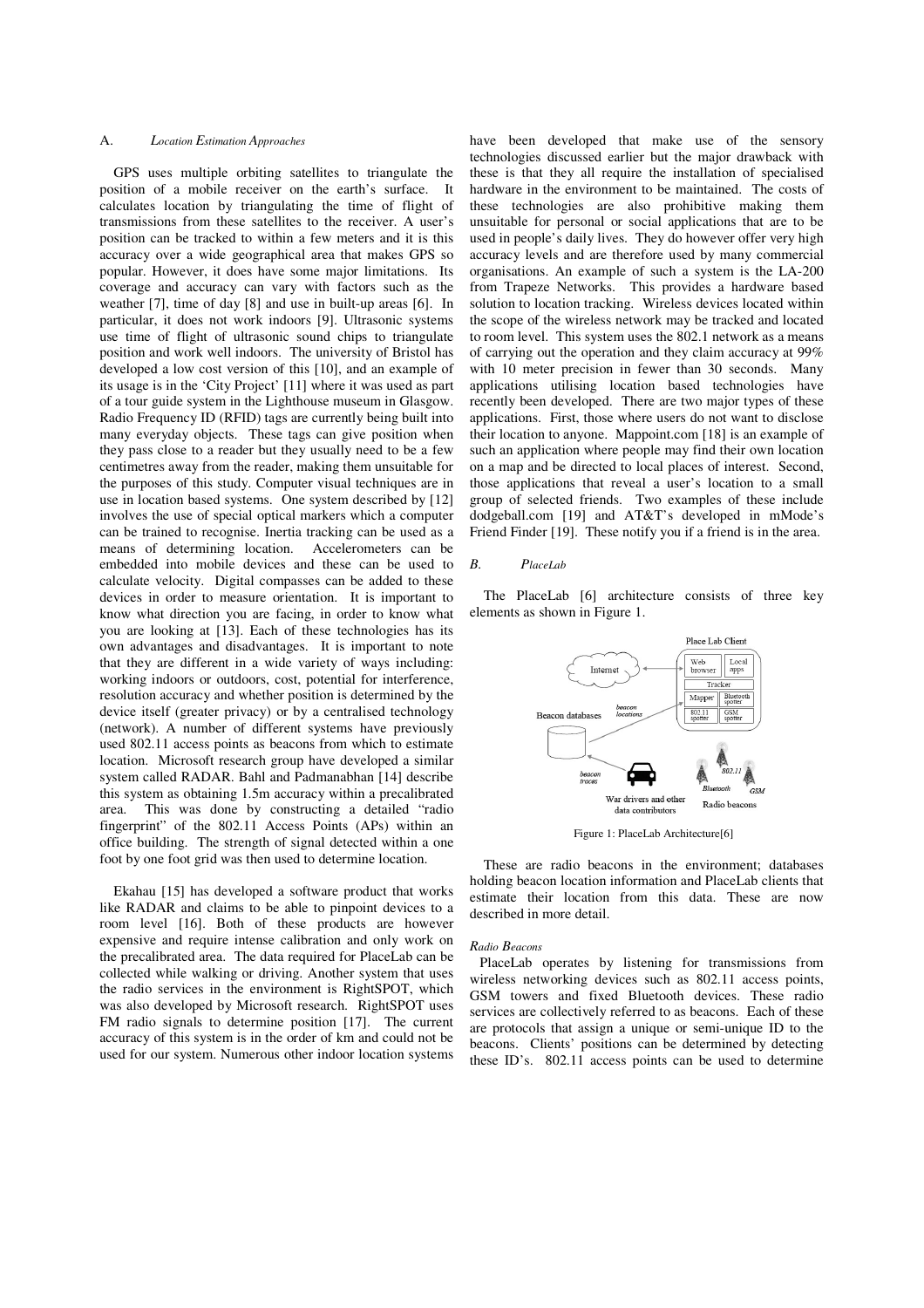location. The only interaction between the Access Point (AP) and the PlaceLab enabled device is that the device must detect the unique ID and the signal strength. PlaceLab does not require the client to transmit any data nor is it required to listen to any other network user's transmission with 802.11. This is done entirely passively by listening for the beacon frames that are broadcast periodically by the AP. These frames are sent without any form of encryption.

# *Beacon Databases*

PlaceLab database information is contained in a flat text file with tab separated columns – Latitude, Longitude, Service Set Identifier (SSID) and Basic Service Set Identifier (BSSID). This file can be loaded into the PlaceLab database. The client must be able to 'see' a number of these access points to determine location. A minimum of three are required. Merely detecting an AP does not give our client its location. The relevant location information for the AP must be stored in the database. The database plays an essential role in the architecture of PlaceLab. It serves the clients with the beacons location information.

## *PlaceLab Clients*

The PlaceLab clients determine their location from both the database of APs and from making live observations of the radio signals around them. For reasons of portability and extensibility, the client's functionality is divided into three separate elements: spotters, mappers and trackers.

Spotters are the means by which the client observes the real physical world as shown in Figure 2. Other spotters may be used if necessary for the different protocols supported, for example, GSM and Bluetooth.



Figure 2: Spotter Hierarchy [6]

The purpose of the spotter is to monitor the radio signals detected and pass on the ID's of these beacons to other elements of the system. The mappers' purpose is to provide the location of known radio beacons. Latitude and longitude are always provided but it is possible to include other relevant information such as altitude, power of the transmitter or the age of the current data. This data may come from a number of locations.

Wigle.com contains a mapping database for the cities in the United States and while such information is not commonly available in Ireland, a database does exist for the University of Ulster's Magee campus. The PlaceLab MapLoaderGUI is shown in Figure 3.



Figure 3: PlaceLab mapLoaderGUI interface with wigle.net

128 Beacons could be downloaded from this site for the Magee Campus. The accuracy of this database is however uncertain.



The tracker is the "brains" of the system and it uses the information from the spotter and the mapper to estimate the client's position. System understanding of signal propagation and its relationship to distance, location and the physical environment are encapsulated in the tracker. A simple tracker is included in PlaceLab that computes Venn diagramlike intersections of the beacons observed. Also included is a Bayesian particle filter tracker that uses range information for specific beacons. Although this requires more computation, it can give a 25% improvement in accuracy and can also give extra information like speed of movement and direction. Figure 4 shows a Tracker hierarchy diagram. A number of applications have been developed that use PlaceLab. Some of these have been developed by Intel Research and others by the PlaceLab user community. Additional functionality is contained within PlaceLab to use GSM and Bluetooth signals.

## *C. Positioning Algorithms*

A number of different positioning algorithms may be used to determine position. These algorithms are used to translate various signal properties into angles and distances. This data is then subjected to various trigonometric functions to calculate position. Determining which algorithm to use depends on the given ranges and densities of Wi-Fi Access Points. Positioning algorithms may be divided into two main groups. The difference in these groups is that one group depends on an initial 'training phase' to create a more detailed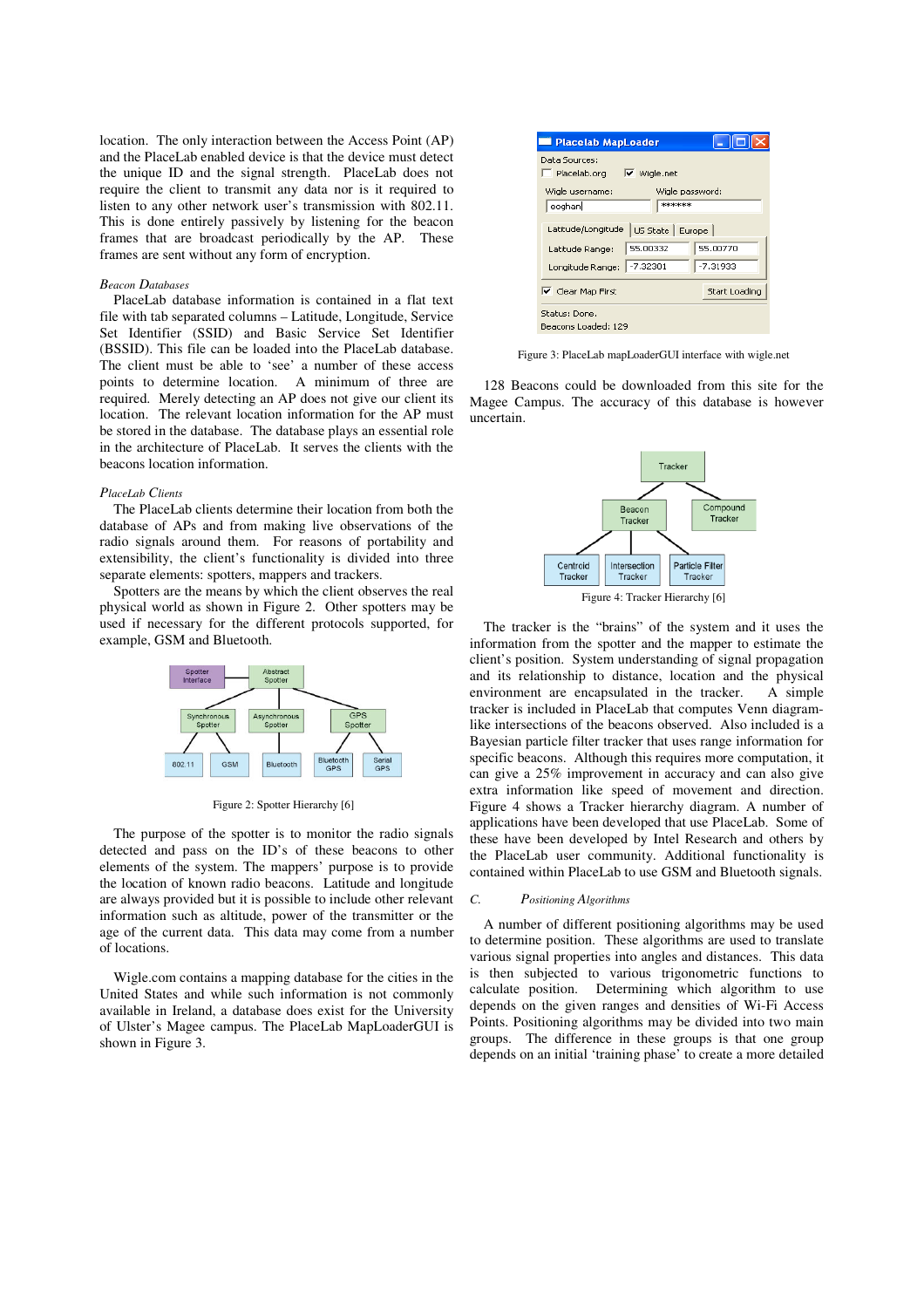'radio map' of the area while the second group does not require this phase. This training phase is used to improve the accuracy of the measurement. Algorithms that do not require this training phase include:

## *Cell ID Based*

This uses existing data from the network to identify which cell the user is in. It is mostly used in GSM networks where each area is known as a cell with the base station transmitter at the centre [20].

## *Proximity/Closest Access Point (AP)*

This is similar to Cell ID but is normally applies to Wi-Fi networks. A users' location is given as that of the AP which it is communicating with. This is usually the strongest signal but may not always be the closest AP [21].

## *Triangulation*

All AP's which can detect the signal of the mobile user respond to the network management system with the RSS (Received Signal Strength). The system then maps the coverage circles of each AP that can hear the user with circles representing the border of each AP's signal strength. At least three APs are required. The location of the user is then estimated by applying triangulation which show the location of the user to be at the intersection of the circles [22].

#### *Trilateration*

This is similar to triangulation except that instead of using angles, distances are used to perform the calculations. The position of the wireless device is determined as a function of the lengths between each detected AP and the mobile device. At least two (preferable more) APs in known positions must be able to detect the signal from the mobile device [23]. Because of the short wavelength of 802.11 Wi-Fi signals, Triangulation and Trilateration are seriously error prone due to a number of environmental issues with buildings and device interference [24]. These factors affecting the accuracy indoors are: Attenuation: Reduction in RF signal strength as it passes through objects.; Occlusion: When RF signals are completely blocked by objects; Reflection: RF signals reflecting off objects making their paths to a sensor longer, hence giving a different reading.; Multipath: An RF signal can follow multiple paths to a sensor. This can result in different readings from the same sensor, even if the distances are the same. The following algorithms require an initial training phase:

#### *Centroid*

This is the simplest of all the positioning algorithms. The Users' position is taken as the centre of all the detected APs. This is the basic method used in the PlaceLab software. In a study [25], the accuracy of this algorithm when combined with Wardriven data was found to be to be approximately 25m but this accuracy was only available 10% of the time.

#### *Particle Filters*

Particle filters are sophisticated model estimation techniques based on simulation. This probabilistic approximation implements a Bayes' filter [24]. PlaceLab contains a particle filter. This technique requires two input models: a sensor model and a motion model. These are described by [26]. The sensor model estimates the probability that at a given location a given set of APs would be observed. The motion model then tries to move the particles in a manner that approximates the movements of the user.

## *Fingerprinting*

This is the dominant technique used [24]. An a priori accomplished map is created by collecting signal sample points in the area. Each sample point received contains the signal intensity and related map coordinates [27]. The positioning accuracy achieved using this method in a Wi-Fi network is up to 1m [28]. Pahlavan and Li [29] state that despite providing accurate positioning indoors, WLANs have problems with implementation because they require a reference database for average signal measurements at fixed points throughout a building.

# *Deterministic Techniques*

Signal strength is taken as a scalar value. RADAR uses the nearest neighbour algorithm to infer location [30].

#### *Probabilistic Techniques*

The information about the signal strength distributions from the AP's is stored as a radio map and probabilistic techniques are used to estimate user location. An example of this is the Nibble System [31] which uses a Bayesian network approach to estimate location. Research has shown that the probabilistic technique outperforms the deterministic technique [24].

### *Effective Isotropic Radiated Power (EIRP)*

Tsoulos [33] defines EIRP as "the radiated power from the antenna referenced to a theoretical point source". A study by [34] has shown that when applied to GSM networks, taking the EIRP of the antenna into account can improve the median accuracy of the estimates by 71.3m over the accuracy of the Centroid algorithm. This study will take into account the EIRP of each of the Wi-Fi Access Points and will add this variable to the new algorithm to improve accuracy.

# *D. Models of Traffic Movement within Buildings*

Humans typically move about buildings in a particular habitual pattern. A study at the University of Augsburg [39] has used various machine learning techniques and mathematical methods to model these movement patterns. Using these models, predictions of next location of a certain user have been made with 69% accuracy without pre-training and 96% accuracy with pre-training.

## III. DESIGN OF HABITS

This study aims to improve upon the accuracy of existing algorithms by including the history of movement of users in the test area. We will use probability functions along with this data to 'predict' the most likely location for regions of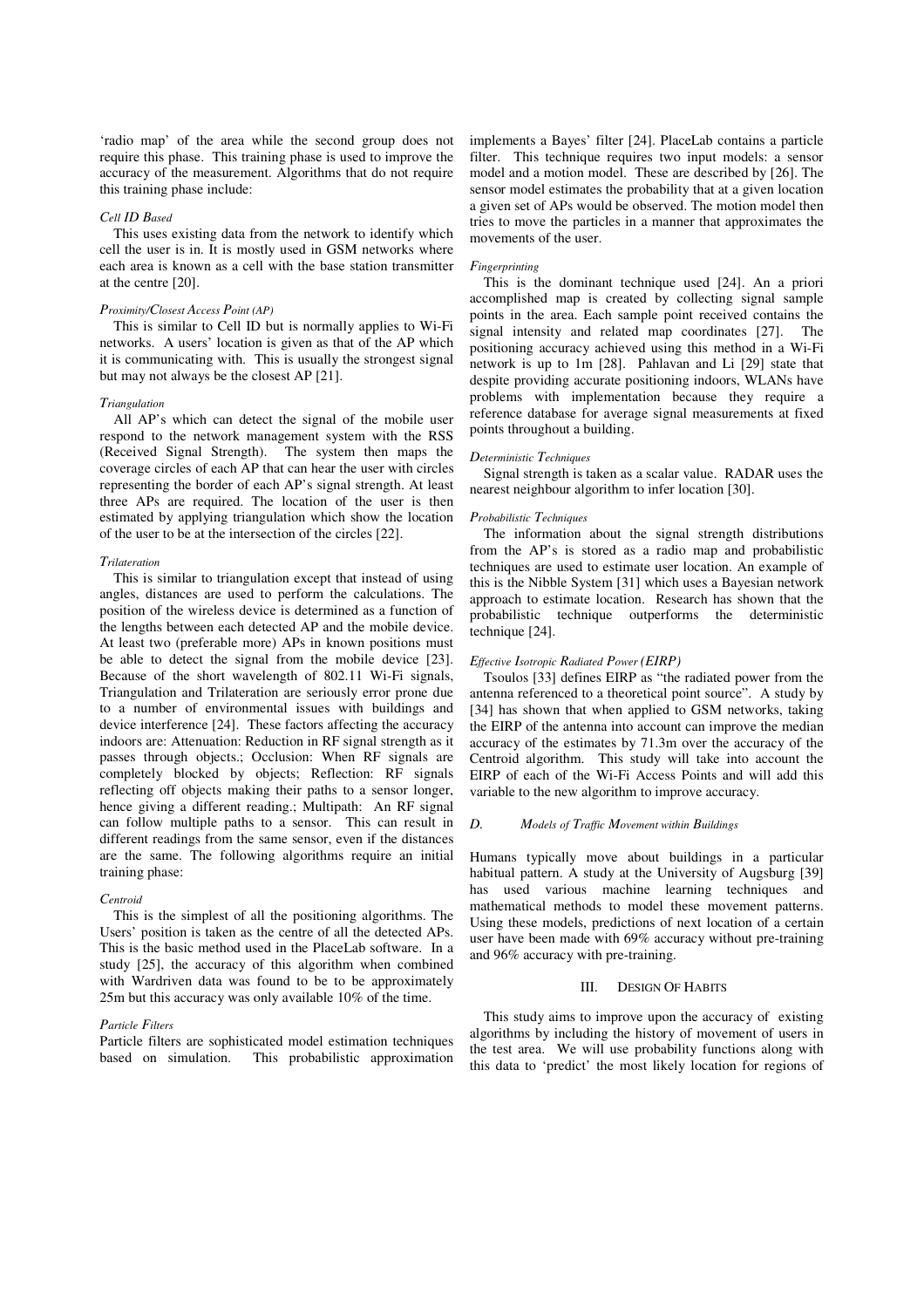doubt, e.g.: which room a user is in or which floor they are on. This will be done by applying the signal strengths to maps/plans of the buildings to improve the overall accuracy. A study at the University of Freiberg [32] has shown that by using similar methods overall accuracy could be improved by 14.3% and estimations of the wrong room and wrong floor could be improved by 69.7% and 50% respectively.

 We propose a new tracking algorithm which can be used within the PlaceLab framework. The new tracking algorithm will be able to track sources that are moving and will be able to differentiate between floors. It will make use of the new history based tracking algorithm and will take the Effective Radiated Power (ERP) of the Access Points into account. Figure 5 is divided into two parts. On the top it gives an overview of the context of HABITS. Figure 5 shows how HABITS will still be able to calculate location when Line Of Sight (LOS) is not available to 3 Access Points (APs)



Figure 5: HABITS context and location calculation

## IV. SOFTWARE ANALYSIS AND PROSPECTIVE TOOLS

The newly developed algorithm will be tested from within the PlaceLab software platform. This open source code will be manipulated from within the Eclipse [35] IDE. The Wi-Fi signals will also need to be analysed using third party network analysing tools. Versions of these are available for both PDA and Laptop and it is anticipated that both of these will be required. For creation of the algorithm itself and for manipulation of the test data Matlab [36] with the Bayes Net Toolbox BNT [37] will be used.

#### V. COMPARISON TO OTHER WORK

Table I shows a comparison of the proposed HABITS algorithm with existing location technologies and applications. The table is divided into two parts. The first part considers various location technology hardware and the second considers some of the software systems that may be run on this hardware. Comparisons are made under various headings with the results shown in yellow being the desirable outcome. Considering the hardware options available, 802.11

Wi-Fi is the only indoor one listed with high levels of accuracy that doesn't require specialised hardware and sensors to be installed. Along with RADAR and Ekahau, HABITS run on PlaceLab doesn't require access to the Wi-Fi network that it is using. However, the combination of ERP and movement history means that HABITS will be more accurate and will give location estimations where the others cannot. This system can be used as the basis for future research. Table I shows that while many of the other systems perform well on most of the comparisons, major obstacles such as the ability to work indoors, high levels of accuracy and cost make the HABITS system run on PlaceLab a clear improvement on existing approaches.

**TABLE I: COMPARISON OF LOCATION TECHNOLOGIES AND APPLICATIONS** 

|                                 |                                       |       | Year       |               |                               |                        |                          |        |                         |
|---------------------------------|---------------------------------------|-------|------------|---------------|-------------------------------|------------------------|--------------------------|--------|-------------------------|
| Category                        | <b>System</b>                         |       | Indoor     | $_{\rm Cost}$ | Potential for<br>Interference | Resolution<br>Accuracy | determinatio<br>Position | 802.11 | Calib ration<br>munical |
| Location<br><b>Technology</b>   | GPS                                   | 1970s | No         | Low           | Low                           | High                   | Ye                       | No     | No                      |
|                                 | <b>RFID</b>                           |       | Vκ         | High          | Hith                          | High                   | No                       | No     | Υē                      |
|                                 | Infrared                              |       | Vec        | High          | High                          | High                   | Vec                      | No     | Vec                     |
|                                 | Ultrasonic<br>Time of<br>Flight       |       | Yes        | High          | Low                           | High                   | No                       | No     | Vec                     |
|                                 | Bluetooth                             | 1994  | Ve         | Low           | Low                           | High                   | Ve                       | No     | Vec                     |
|                                 | Inertia<br>Tracking                   |       | Ye         | High          | Low                           | High                   | No                       | No     | Υε                      |
|                                 | GSM                                   | 1980s | Ÿв         | T.cor         | Hith                          | Low                    | N٥                       | No     |                         |
| Lecation<br><b>Applications</b> | RADAR(Wi-<br>Fi)                      | 2000  | Yes        | <b>High</b>   | Low                           | High.                  | Yes                      | Yes    | Yes                     |
|                                 | Cricket(Ultra<br>sound)               | 2000  | V×.        | <b>High</b>   | Low.                          | Hish.                  | V×.                      | Vec    | V×.                     |
|                                 | Ekahau(Wi-<br>Fil                     | 2002  | V×.        | High          | Low                           | High.                  | No                       | Vec    | Ve:                     |
|                                 | RightSPOT(F<br>M radio)               | 2003  | No         | Low           | High                          | Low                    | V×                       | No     | No                      |
|                                 | LA-<br>200(Trapeze-<br>Wi-Fi)         | 2007  | Yes        | High          | Low                           | High.                  | No.                      | Yes    | No                      |
|                                 | PlaceLab(Wi-<br>Fi)                   | 2004  | <b>Yes</b> | Low           | Low                           | Low                    | Yes                      | Ye     | No.                     |
| <b>This Project</b>             | <b>HARITS</b><br>(Run on<br>PlaceLab) | 2007  | Υε         | Low           | Low                           | Hith                   | Ye                       | Ye     | Υe                      |

HABITS will extend the use of historical knowledge of the habits of users. The University of Augsburg [38] have completed a study which compares a number of methods of prediction of next location, This study goes further than those at Microsoft's RADAR [30] and at the University of Freiberg [32] in that it's prediction is not just 1 metre ahead of the user but it may be many metres or even floors ahead of the position of the user. An example scenario would be an academic entering the main faculty building in the morning. His movement history tells us that his most likely destination is his own office on the  $3<sup>rd</sup>$  floor. With this knowledge the system could show a live smooth track of his location. The current market leader Ekahau has a minimum of 5 seconds between location updates [15]. This future knowledge of location could also be used to make the building appear to have its own ambient intelligence. E.g.: Upon entering the building the lift was already waiting for the user, when approaching doors they would open without the need for buttons to be pressed or for motion detection sensors. Upon arriving at his office he would find his computer already booted up and the kettle already boiled!